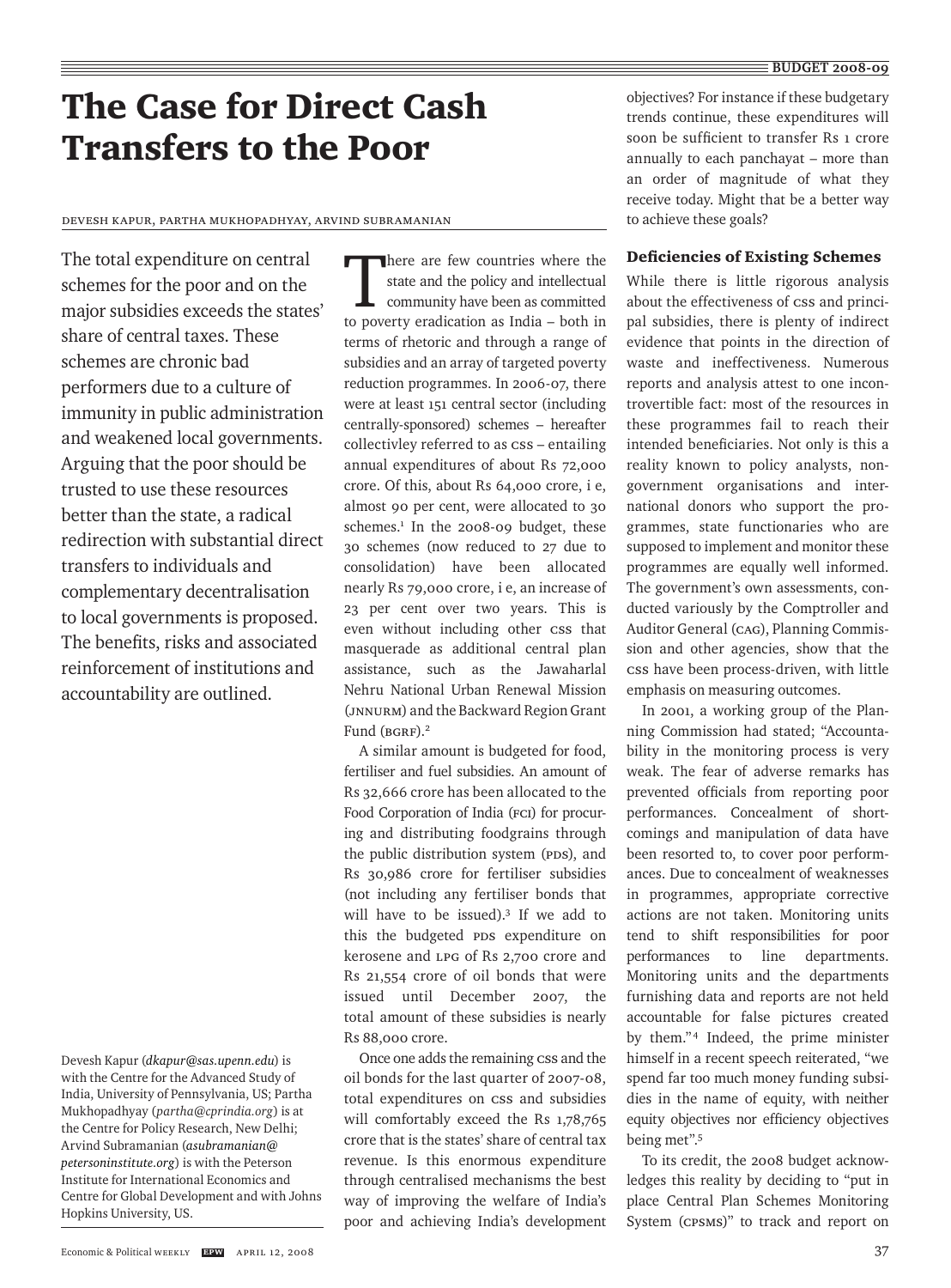#### $\overline{BUDGET 2008-09}$

state-wise/district-wise expenditures, outputs, etc, for "Central Plan and Centrally-Sponsored Schemes". It is a little known fact that the budget document has never reported actual expenditure at the level of a scheme, which is available only for some css through various audit documents and parliamentary standing committee reports. As noted in Virmani (2007), "the connection between release of funds by the central government and the actual expenditures for physical inputs by the implementation agency, is currently very obscure". This after more than a half century of such schemes starting from community development programmes in the mid-1950s.

It is important to emphasise that most of these CSS have had good intentions and much thought has gone into their design. However, in each case only a small fraction of overall resources reaches the poor due to, in varying degrees, targeting inefficiency (inability to reach the poor), leakages (to the non-poor), participation costs (foregone earnings that are especially consequential in employment programmes) and large administrative costs. Guhan (1994) estimated that for a budgetary expenditure of Rs 100, the final transfer to the poor was just Rs 21.6 through the Maharashtra Employment Guarantee Scheme, where the poor self-selected themselves by choosing to do manual labour on public works, and a paltry Rs 11.2 under the PDS. More recently, in 2005, the Planning Commission estimated that the government spends Rs 3.65 to transfer Re 1 worth of food, suggesting leakage of about 70 per cent.6 At a recent meeting of the National Development Council, finance minister P Chidambaram remarked, "we need a PDS for the poor, but unless it is efficient, procures adequate quantities of foodgrain and delivers food to the poor, the PDS could become an albatross around our neck and an opportunity for rent seekers to enrich themselves".7

For supporters of these programmes, limited resources and faulty design are the key reasons for the chronic poor performance of these programmes. Consequently, more resources and better design would result in better outcomes. Paradoxically, this logic means that the government's own assessment of

ineffectiveness leads to continuous attempts to start new schemes. The current proliferation of programmes is thus in part the cumulation of, and response to, previous failures. We however believe that the principal reasons are more banal and fundamental. These are principally two, viz: (a) a deeply ingrained culture of immunity in public administration that is yoked to (b) a local public administration with weak capabilities.

Even the most blatantly egregious derelictions have no consequences in many parts of the country today, making accountability near impossible. Take the case of primary education and public health, areas where the "technology" of what to do and how to do it is relatively well known. Chaudhury et al (2006) provide evidence that on any given day, a substantial number of public teachers and health workers do not show up to work. This is despite the fact that Indian public schoolteachers are paid considerably more than their private counterparts. One consequence of this absenteeism is that despite the increase in enrolments after Sarva Siksha Abhiyan (SSA), the learning outcomes still leave much to be desired.

To add to this, all poverty interventions have to pass through the eye of the needle, viz, a local public administration that has been chronically weakened, in large part due to centralisation at the central and state levels. The accumulation of programmes further clogs this narrow passage, overburdening its limited capabilities and all but ensures further failure.

Instead of frontally addressing these deep institutional issues, we either hire more personnel who absent themselves, or search for a magic bullet, be it changes in programme design or new programmes that could solve this. When all else fails, we trot out isolated experiences in Kerala or point to the Tamil Nadu mid-day meal (MDM) scheme as examples of what is feasible. Akin to foreign aid, css have created significant vested interests amongst large number of civil society actors, aid agencies, multilateral organisations and academics designing and evaluating these programmes, each convinced that their project and work would finally be different from the past. Normally, because experience is a hard taskmaster, the exception should prove the rule. In our case, it appears that the exception is the rule because the appearance of moral posturing is vastly superior to worrying about prosaic realities such as repeated dismal outcomes.

Nonetheless, what is the counterfactual? Given the dismal living conditions of India's poor, it could be argued that something is better than nothing, and surely, matters would have been worse without these programmes. But that is hardly solace to the hundreds of millions of India's poor who have been incessantly promised much but received little. How can this be improved upon?

## Design of Direct Transfers

Let us start with the simple arithmetic of resources. According to the *Economic Survey 2007-08*, about 27.5 per cent of India's roughly 1.13 billion people are below the poverty line (BPL), i e, about 310 million people or 70 million households. If the Rs 1,80,000 crore spent on css and food, fertiliser and fuel subsidies were distributed equally to all these 70 million households, it would mean a monthly transfer of over Rs 2,140 per household. This is more than the poverty line income for rural households and more than 70 per cent of the urban poverty line income.8 Indeed, if the government simply gave eligible households the amount of money it spends on the PDS, this alone would entail a monthly transfer of more than Rs 500 to each household, i e, about 40 per cent of the entire food budget for a household at the poverty line. More pertinently, such a transfer allows them to buy the entire monthly PDS entitlement of 35 kilograms of rice or wheat, even at the relatively high current market price.9

It is not our contention that the entire CSS budget be transferred to BPL households, though we suspect that the outcome of such an action would be a substantial improvement in the lives of poor people. However, when the expenditure on css and subsidies in the name of the poor is enough to lift all poor people out of income poverty, and yet more than 300 million people remain poor, it is imperative that India undertakes a radical shift in the structure and mechanism of spending on poverty reduction programmes.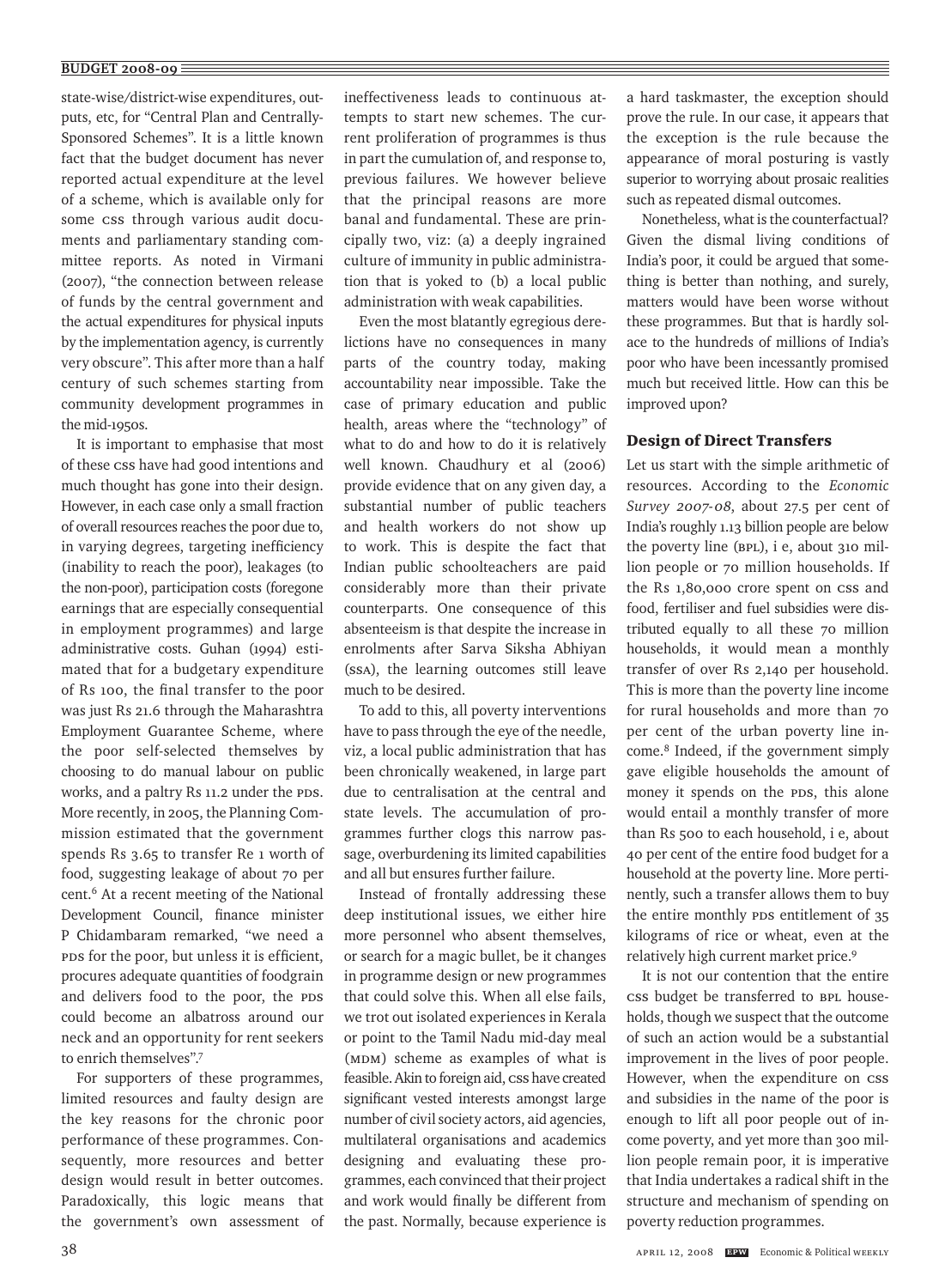## $\equiv$  BUDGET 2008-09

We believe that central expenditures should be redirected in principally two ways, viz: (a) First, a scheme of outright transfers to individuals.10 (b) Second, a quantum increase in flow of funds to local governments. Another element of such re-direction worth considering is enhanced allocations to the state governments. Even without entering the broader issue of decentralisation of expenditure and tax responsibilities, there is the narrow issue of why certain expenditures, for example watershed management and roads, which account for about one-sixth of CSS expenditures, should be financed by central schemes instead of through unconditional fiscal transfers that leave the choice of intervention to decentralised authorities such as the states. While important, this is not an issue we address in this paper.

How would such a transfer scheme be implemented? Unlike the past, there are now robust technologies for making cash transfers that are reliable, transparent and monitorable. The key issues are identifying the beneficiaries and determining the amount of transfers. Identification is a significant challenge, given that cash transfer programmes will create strong incentives for people to identify themselves as poor.

Here, it is vital to realise that establishing an individual's identity is more important than establishing her eligibility. Once an individual's identity is established, ineligible beneficiaries can be removed over time as the process of verification is strengthened. A smart identification card, similar to one proposed by a working group of the Planning Commission is therefore a first step.<sup>11</sup> Already the poor in India have three ID cards, viz, the voter ID card, the BPL card and the National Rural Employment Guarantee Scheme (NREGS) job card. Additionally in some states, the poor will have a health insurance card under the Rashtriya Swasthya Bima Yojana (RSBY) and a PDS smart card. We seem to believe that the proliferation of poverty programmes and CSS should be matched by an equivalent profligacy in ID cards. In our view, it is imperative that this proliferation of cards be arrested and the various functionalities integrated within a single *individual biometric* card, which would be individual based as opposed to household-based.<sup>12</sup>

Such cards, though household based, are being issued on a pilot basis under NREGS, RSBY, etc, and neither the cards nor the associated verification equipment are expensive propositions today.

In order to reduce ineligible beneficiaries, there are broadly two approaches that can be followed. First, the transfer itself could be designed to self-select needy individuals. The NREGS, which requires manual labour as a condition of payment is an example of such a self-selection mechanism. However, similar characteristics will also prevail if the transfer is in the form of specific goods, like food, instead of cash (but not if the goods are TVs). In such circumstances, the non-poor might feel socially embarrassed to utilise the benefits. However, this comes at the cost of reduced flexibility for the poor as well as with an element of social stigma that may well be undesirable. Alternatively, the poor can be selected through panchayati raj institutions (PRIs) or similar local government bodies. The current verification process of BPL beneficiaries, which is supposed to be public and transparent, provides a guide. This is our preferred choice.

It appears from the literature that transfers to women, rather than men, are more likely to increase household welfare. If so, these transfers could be made to the female members of the family. Furthermore, where feasible, they could be made through formal financial channels. There are financial inclusion initiatives that address the difficult issue of interface between poor and illiterate beneficiaries and the formal financial system.13 Else, they could be made publicly and transparently in forums like the gram sabha. It may also be prudent to leave such decisions to the PRIs.

## Risks, Benefits and Caveats

A decentralised programme does bring with it certain risks, most crucially the possibility of capture by local elites. This is especially so for cash transfer programmes which are akin to distribution of private goods that are equally valued by the poor and the elite. Consequently, it can be argued that in politically or socially polarised situations, a move to cash transfers will exclude the poor completely while the current arrangement at least ensures that they receive some benefits. This is a possibility but it is disingenuous to argue that the structure of service delivery should be hostage to such polarisation. Besides, it is difficult to predict the path of political evolution. It is likely that attempts to exclude the poor would lead to greater mobilisation around a more focused single-issue agenda and thereby mitigate these risks.

With widespread knowledge of entitlements (and this is no mean task, as various evaluations of NREGS make clear), it is likely that assertive articulation of demand will minimise the exclusion errors, i e, non-delivery of support to eligible beneficiaries. This view is supported by the major contestations about the quality of the BPL list in Bihar when a PDS coupon scheme was to be introduced. The inclusion of ineligible beneficiaries can be limited by specifying appropriate overall transfers budgets within PRIs, much as the number of BPL families is restricted today.14

Identification and transfer by the PRIs can also help to mitigate the problem of non-linearity of benefits. All targeted programmes have an element of non-linearity, i e, people below the cut-off receive benefits while those above do not. This is more so with private goods, such as subsidised grain under PDS and houses under Indira Awas Yojana (IAY), than it is for education and health, which have more public goods characteristics. Cash transfers accentuate this feature. However, it need not be so. For example, while a certain portion of the funds devolved to local governments and PRIs can be designated for targeted households (e g, BPL), each PRI can be given a flexible pool that it can use as per local circumstances. From this, it can either supplement transfers to targeted households, or support others which do not qualify under the uniform eligibility criteria, but who the community considers to be deserving of benefits, thus mitigating the non-linearity.

Which are the central expenditures that can be moved to direct transfers? To begin with, we offer four candidates in principle, viz, (a) PDS for food and fuel, (b) fertiliser subsidies, (c) rural housing, i e, IAY, and (d) self-employment, i e, SGSY. 15 Together, in the 2008 budget, they account for Rs 73,144 crore. What are the benefits that we perceive from such a move to direct transfers?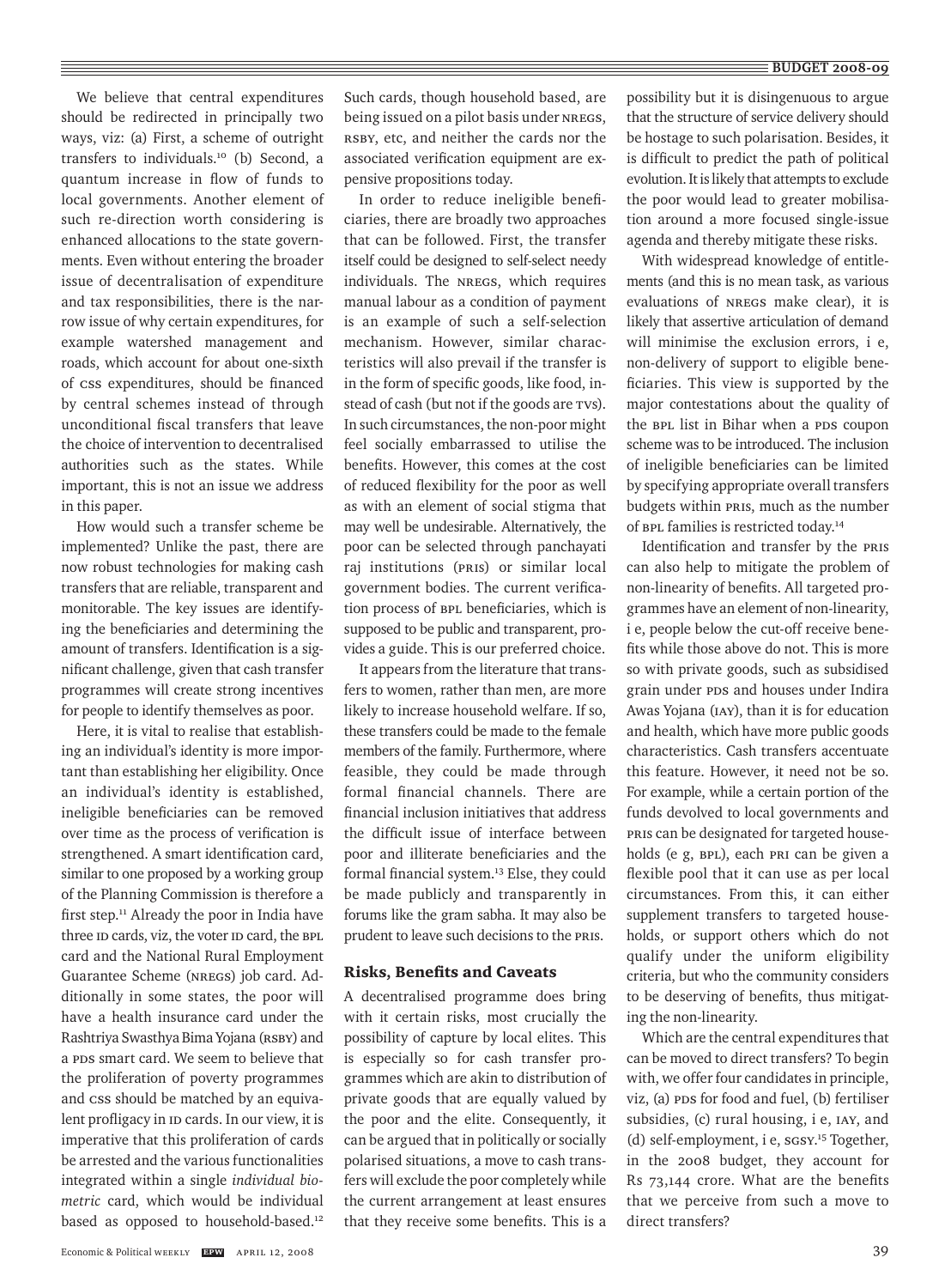## **BUDGET 2008-09**

First, cash in the hands of the poor would expand their choices and eliminate the paternalism inherent in imposing the current set of choices. In the past, it could be argued that thin and monopolised market structures left the poor vulnerable to the depredations of the market; that fear is less real with the wider availability of goods and services in rural India.

Yes, the poor will "mis-spend" some of the money they receive. Giving them autonomy inevitably implies this. But, who does not – and will not – make mistakes? Would it be any worse than the hundreds of thousands of crores that have been spent with so little to show for it? Indian policy elites have had a deeply paternalistic attitude towards the poor and this attitude has been supported by multitudes of aid donors, a state of affairs that continues. Even if it becomes necessary for expedient purposes to make transfers in non-cash form, a portion of the transfers must be made in cash or cash-equivalents.

Second, cash would relieve financial constraints faced by the poor, many of whom turn either to usurious moneylenders or to microcredit institutions. The latter are an improvement but they provide loans, and charge high rates of interest, necessary in order to recover high servicing costs. It would also make the poor more capable of forming thrift societies and accessing credit.

Third, the administrative costs of cash transfer programmes will be much less than CSS. Cash transfer programmes have high initial fixed costs but modest subsequent annual costs. For example, the Progresa-Oportunidades programme in Mexico spent \$ 1.34 for every dollar spent on transfers to beneficiaries in its first year of operation, but these dropped to only five cents for every dollar spent on transfers by the third full year of operation. More critically, from our point of view, scarce administrative resources would be released to attend to more important public tasks, which markets are very unlikely to provide.

Fourth, by limiting and focusing the nature of accountability of public service providers, transfers offer a way of arresting the growing immunity in public administration. In itself, the cash transfer requires limited action on part of the administration, confining it to identification of beneficiaries and delivery of support since most of the decision-making is moved to the individual. The limited nature of actions simplifies monitoring, both by beneficiaries, public functionaries and civil society.

Fifth, the inherent inequity in some of the subsidies would be removed. This is particularly the case for the agricultural input subsidies such as fertiliser, where the interstate inequity is very high. Per capita agriculture input subsidies in states like Punjab, Haryana and Gujarat are a multiple of the amount in states like Assam, Bihar and Orissa.16

Finally, because of all the above, the clientelism, patronage and corruption that attend css would be reduced (it would be naïve to believe that they can be eliminated), which could have significant collateral benefits.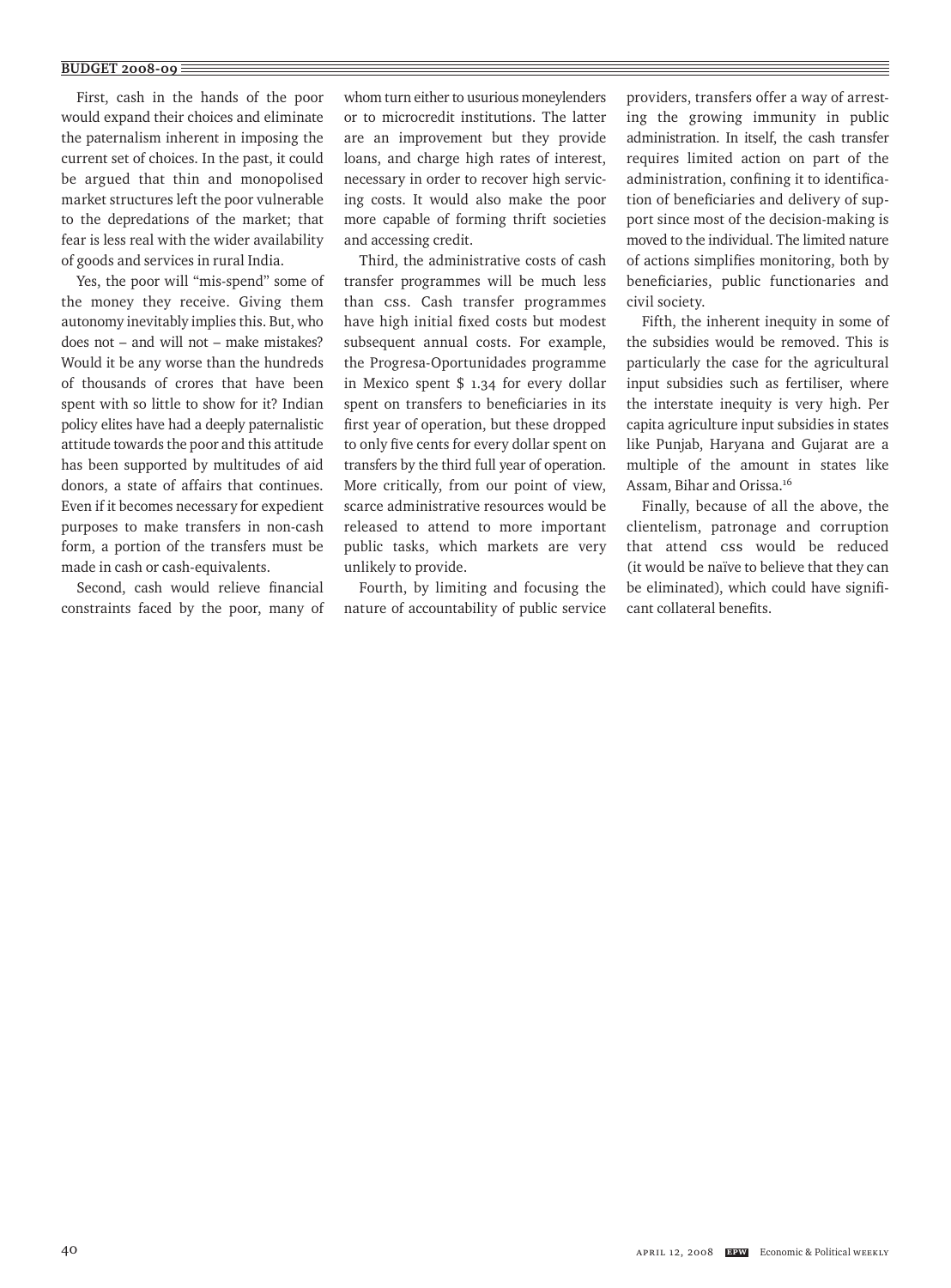Is there a risk that such transfers will lead the beneficiaries to reduce their own activity and consume more leisure? While there are now many examples of cash transfer programmes, Mexico's Progresa-Oportunidades has been studied in detail. Widely spaced evaluations by Skoufias and McClafferty (2001) and Skoufias and di Maro (2006) conclude that the "programme does not have any significant effect on adult labour force participation and leisure time".

There have been a few schemes akin to direct cash transfers in the past, albeit with conditionalities. The most significant transfer programme in India – the NREGS – has many of the design features of decentralised support that we advocate. It was well targeted, since beneficiaries would be self-selected; the PRI had significant say in the choice of works and the administration and oversight of the programme and delivery of benefits was to happen in a transparent manner, through the gram sabha. Sadly (but given the history of India's poverty programmes, not unsurprisingly), many of these features have not been operationalised in the implementation phase.

Recently, Haryana and the union territory of Chandigarh have agreed to introduce a smart card based delivery system to deliver foodgrains under the PDS on a pilot basis. The RSBY, which provides BPL families with collective insurance cover up to Rs 30,000, is being launched in selected districts of Delhi, Haryana and Rajasthan. The Rajasthan government has announced that it will extend the scheme to all its districts on its own accord and give Rs 1,500 as incentive to all families covered under the health insurance scheme upon opening a bank account enabled with the smart card in the name of a female member of the family.17 There have also been some experiments with enhanced monitoring, such as the PDS coupons in Bihar and the Jan Kerosene Pariyojana.<sup>18</sup> Finally, this year a small central sector pilot project, called the Conditional Cash Transfer Scheme for the Girl Child, has been launched where "cash transfer will be provided to the family of the girl child (preferably the mother) on fulfilling certain conditionalities for the girl child, viz, birth and registration of the girl child, immunisation, enrolment to school

and retention in school and delaying the marriage age beyond 18 years".19

# Decentralisation to Local Governments

Our second re-direction is for more money to local governments. Cash transfers work only with a well-functioning private distribution system, which is not present for a number of services. Well over half the current level of expenditure, i e, Rs 42,147 crore, in 11 of the top 30 CSS is on basic services relating primarily to education and health, including child development and water supply. The flagship schemes in education, SSA and MDM scheme, have seen increased enrolment but not necessarily better outcomes. For example, Jalan and Glinskaya (2005) question the extent of benefits that are attributable to the css. In health too, failures are rife, as documented recently in an exhaustive implementation review by the World Bank, supported by the government of India.20

These are functions that could be done by the local government and is their responsibility in many countries. In India, public health is constitutionally the state government's responsibility and education a concurrent responsibility and delivered largely through the district level state administration. It is our contention that it is more effective to transfer resources in a few functional block grants to local governments (including zilla panchayats). $21$ 

This will: (a) Reduce the burden on district administrations, which now cope with implementing more than a 100 css, each with idiosyncratic reporting requirements. (b) Allow local governments to, inter alia, take advantage of contextual interventions that the central government might not know about. The quality of the eventual outcome would depend on the advantages of such local information and the differential extent of resource leakage in the local implementation process as compared to the existing poorly performing centralised process. Limiting the number of programmes will reduce the current information overload about myriad schemes.

The resulting increased awareness about entitlements amongst the poor is likely to increase the mobilisation of beneficiaries.

Such decentralisation needs to be accompanied by associated institutional changes. As Levy (2006) notes, "programme operation might eventually become boring …but it will not become less important".22 It is important to provide the resources and capacity to deliver good operational performance to local governments, a concept that appears almost utopian at this time. Even in the case of NREGS, this element has been lacking. Of particular relevance to our argument is the CAG's observation that adequate administrative staff has not been appointed and instead overworked block development officers (BDOs) have been given additional charge.

Concomitantly, an effective system of financial accountability would need to be put in place, in addition to the political accountability that a decentralised implementation structure would hopefully engender. Here, there are myriad unresolved problems that are often purely administrative in character, but nonetheless, extremely important. Rajaraman and Sinha (2007) point out the inconsistency in recording expenditure flows across different states, especially when transfers to local governments and PRIs are involved. The restructuring of accounting classification to make these flows more transparent and comparable across entities needs to proceed concomitantly with increased devolution. Such financial transparency and comparability could also assist in fostering citizen oversight and consequently, political accountability and is therefore desirable on both counts. Further, as Levy (2006) notes, "facilitating access to budget data on all programmes and…[m]aking the evaluations of all such programmes public (or making public the lack of evaluations*)"* would also help improve the quality of debate and, thereby, programme performance over time.23

# Conclusions

Besides its strong normative and practical underpinnings, our approach has one large advantage; it must be judged against the status quo, which involves a bar of performance that should be easy to surpass. Even so, governments are reluctant to leap into the unknown. One suggestion would be to start the cash transfer scheme in those districts where the current performance of CSS is especially poor and where poverty is severe. Rigorous evaluation of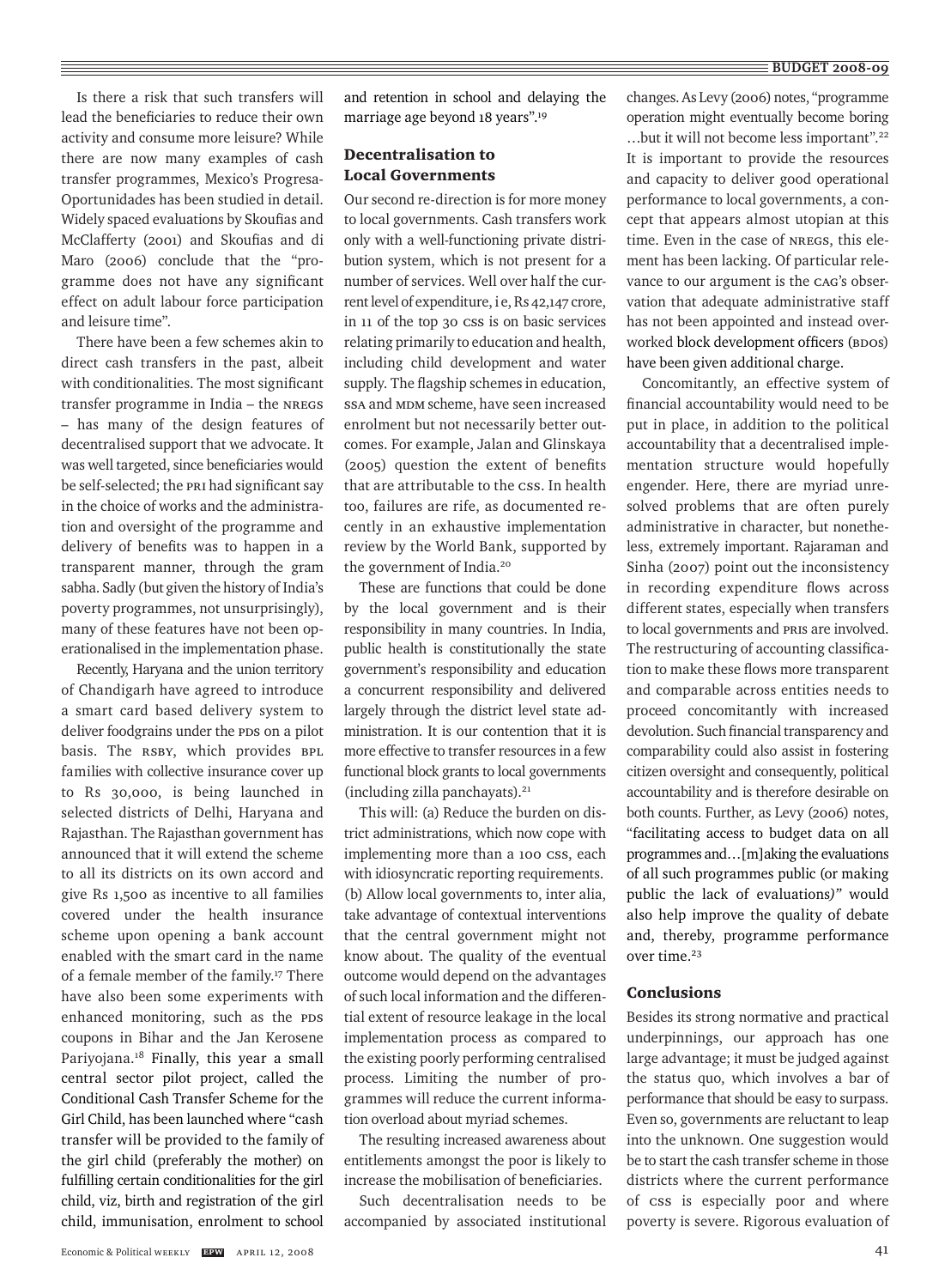The Centre for Economic and Social Studies, Hyderabad invites applications for the following Faculty/Administrative positions for its newly constituted Research Unit (Research Unit for Livelihoods and Natural Resources) funded by Jamsetji Tata Trust on Contract basis for a period of 3 years, extendable for two more years:

(I) Faculty Positions:

**budget 2008-09-09** 

| Professor (1 No)            | Rs. 16,400-450-20,900-500-22,400 |
|-----------------------------|----------------------------------|
| Associate Professor (2 Nos) | Rs. 12,000-420-18,300            |
| Assistant Professor (1 No)  | Rs. 25,000/- Consolidated        |

## Qualifications:

The essential qualification for all the positions is Masters Degree in social science discipline and demonstrated capacity to undertake high quality independent research related to livelihoods and natural resources particularly focusing on Forest, Dry-land and River basin ecosystems. Evidence of published work of high quality shall be considered more important than formal academic record, degrees or experience.

In addition the desirable qualifications for the various positions are:

| Professor           | Doctoral degree or equivalent published work in the relevant field and Research/Teaching<br>experience of 10 years. |
|---------------------|---------------------------------------------------------------------------------------------------------------------|
| Associate Professor | Doctoral degree or equivalent published work in the relevant field and Research/Teaching<br>experience of 5 years.  |
| Assistant Professor | Doctoral degree or equivalent published work in the relevant field and Research experience in<br>NGOs.              |

(II) Research Administrator (Rs. 25,000/- Consolidated per month/depends on qualifications) (Below 40 years of age)

## Qualification:

MBA in Rural Management/Human Resource or equivalent degree and demonstrated capacity to coordinate social science research programmes.

In addition, the desirable qualifications for the administrative position are:

Evidence of research/training/teaching coordination of data management experience in reputed academic or non-governmental organizations.

(III) Ph.D. Positions (3 Nos) (Rs. 12,000/- Consolidated per month plus Rs. 20,000/- Contingency grant per annum)

Masters Degree in Social Science/Science with application in Environment and Natural Resources with First or high Second class. Preference will be given to those having JRF/NET/M.Phil. or minimum two publications in their discipline.

## Selection Procedure:

Candidates shotlisted will have to appear for interview before the Section Committee of the Centre. The Selection Committee is free to consider also scholars who may not have applied.

Application:

Application on plain paper specifying the position applied for should be sent to the Director, Centre for Economic and Social Studies, Nizamiah Observatory Campus, Begumpet, Hyderabad - 500 016 in an envelope marked "Faculty/ Administrative/Ph.D. Positions".

The application must be accompanied by:

a) Curriculum Vitae including academic record and a full list of publications.

- b) Two samples (Chapters from the Book or Research Articles of published work.)
- c) A short statement of current and proposed Research work.
- d) Names and Address of three referees.

Candidates already in service must send their applications through proper channel. They may send advance copy to meet the deadline.

Last date for receipt of applications: Three weeks from the date of publication of the Advertisement

> **Director** CESS, Hyderabad Centre for Economic and Social Studies Nizamia Observatory Campus Begumpet, Hyderabad - 500 016